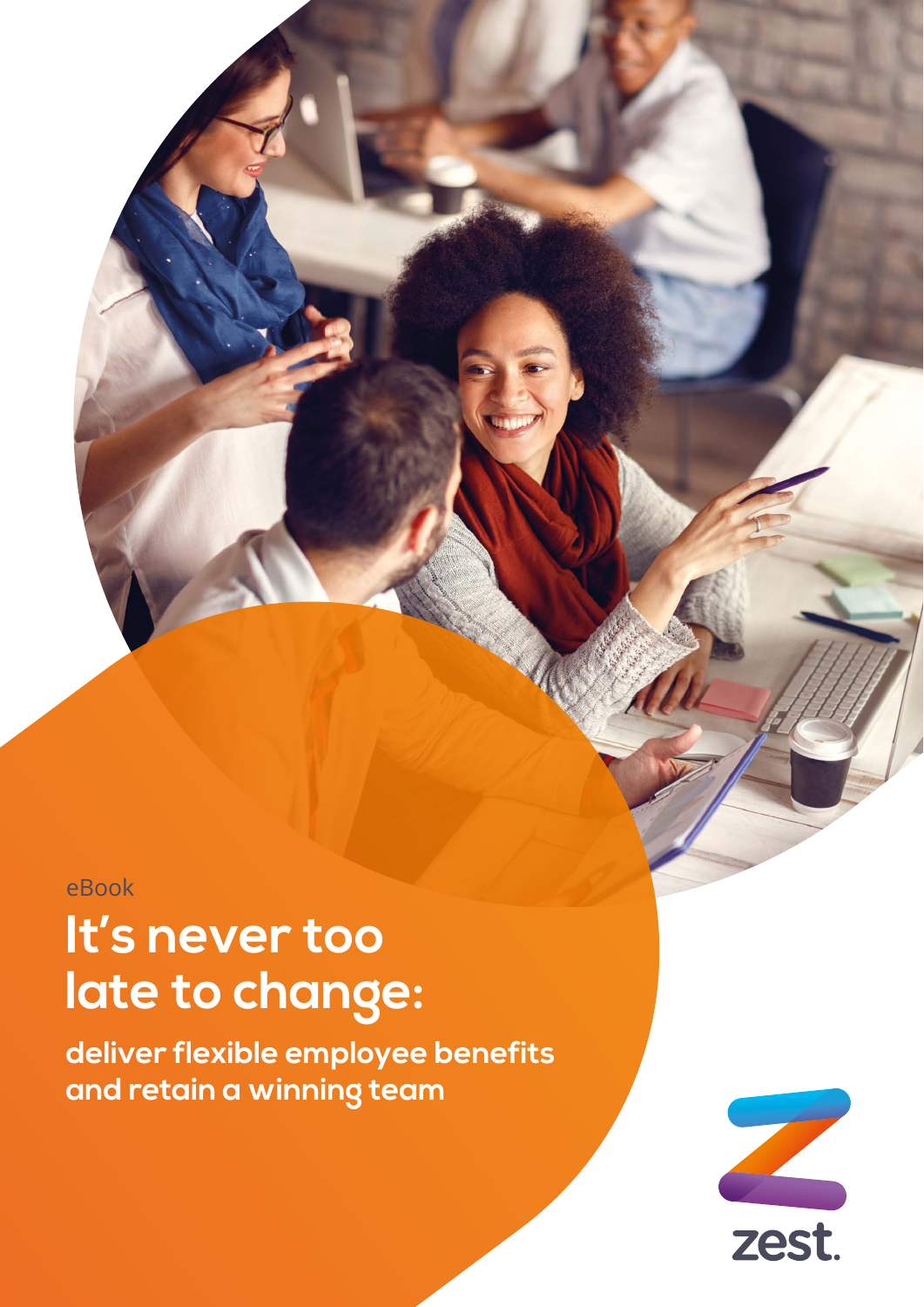**Introduction: demonstrating commitment to staff has never been more crucial** 

Employee retention has never been harder, and flexible employee benefits can make all the difference. But too often they are difficult to update or introduce. So Zest has changed the game: great tech, easily implemented in as little as a month.

Most employers have long known that committed, engaged and motivated people are a company's lifeblood. Any that didn't, were sharply reminded of it during the disruption and rapid change that accompanied the pandemic.

Despite the importance of building a winning team, retaining the best staff has rarely been more challenging. In a phenomenon dubbed, "the great resignation", almost a quarter of United Kingdom workers are actively planning to change employment in the next few months.<sup>1</sup>

Tailoring benefits to the individual is one of the most tangible ways that employers can demonstrate they understand and are committed to their people. That they treat them as individual people, not homogenous employees.

The workforce is rapidly changing and growing more diverse. Different people have different needs and priorities. To deliver a relevant benefit programme, employers need a flexible platform. And we have seen that using the right flexible platform dramatically boosts employee engagement.

1 https://www.theguardian.com/money/2021/nov/01/the-great-resignationalmost-one-in-four-workers-planning-job-change

Many employers have been put off implementing flexible employee benefits because setting them up has been too complex and time consuming. Or they have stuck with difficult and inflexible flex platforms because they have feared what it would be like to change.

But that doesn't need to be the case anymore.

This eBook explains why employers don't need to wait. Because of Zest's lightning-fast set-up process, they can be delivering flexible employee benefits in days.

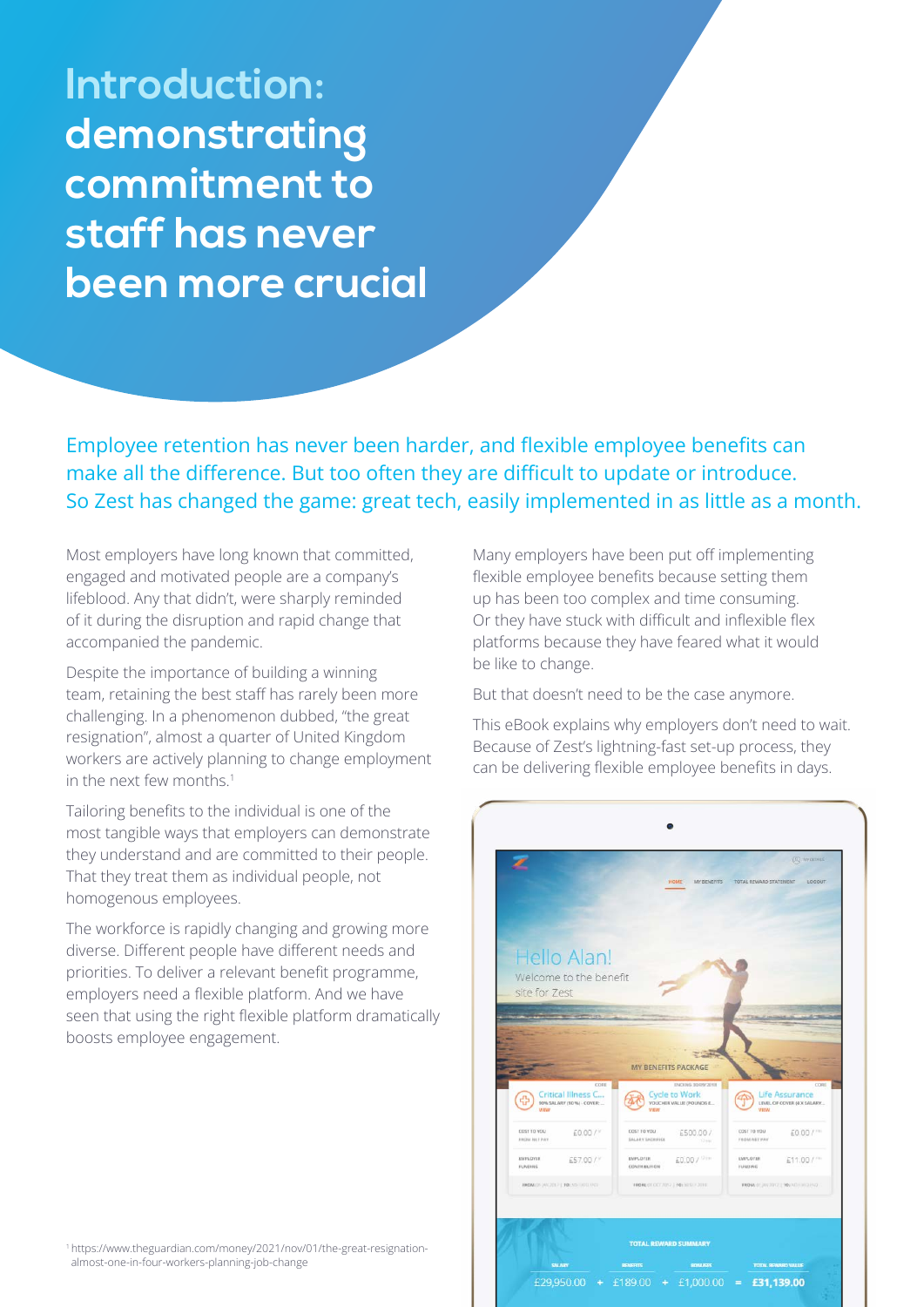## **1. What employees want from an employer**

### The pandemic has transformed worker expectations around what an employer can do for them. **They want:**

#### **Flexibility**

Some 47% of workers have said they would consider quitting if their job role does not provide them with flexibility around where they work and when they work.<sup>2</sup>

#### **Autonomy**

People want to work for employers that trust them to get on with the job and to have more control of their working life.

#### **To be treated as a whole person**

According to one global study, workers that felt their employer supported their mental health were 26% less likely to suffer from symptoms.<sup>3</sup> The relative success of employers in supporting wellbeing during the pandemic has raised expectations about how firms help people with challenges across the whole of their lives.

#### **To be treated as an individual**

When it comes to motivating a team, one size does not fit all.



#### **AVAILABLE BENEFITS**

There are no new benefits available to select.

#### **MY BENEFITS PACKAGE**

Your benefits package contains the benefits you have selected and those provided by your employer. You can view any upcoming changes using the date selector below.

**EXPAND DETAILS** 

**Critical Illness Cover** 

**Cycle to Work** 

90% SALARY (90 %) - COVER: £26,955.00

¢

**VIEW** 

 $CORF$ 

ENDING 30/09/2018

<sup>2</sup>https://www.peoplemanagement.co.uk/news/half-employees-would-quit-without%20flexible-working-post-pandemic-poll-finds#gref 3 https://hbr.org/2021/10/its-a-new-era-for-mental-health-at-work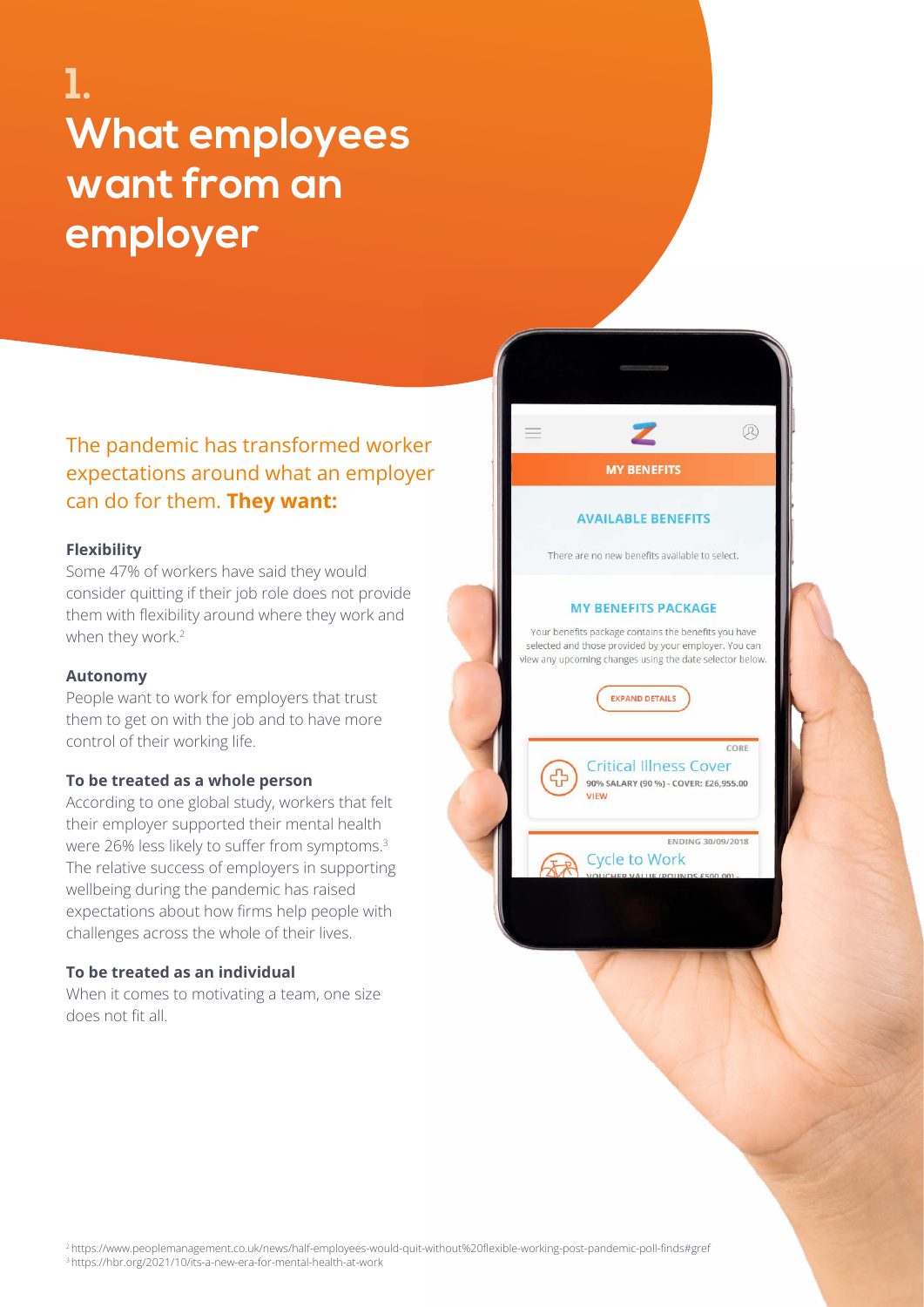## **2. How a flexible employee benefit platform can help**

**The right benefit offer is crucial to attracting and retaining the best staff.** Surveys show that between 69% and 78% of employees claim it influences their job choice. Some 75% of workers are more likely to stay with their employer because of the employee benefit package.<sup>4</sup>



Staff that are happy with their benefit package estimate their engagement as 11% higher than average and 25% higher than the least satisfied.5

### **A flexible employee benefit platform, such as Zest, can:**

#### **Improve engagement with benefit programme**

on average we see 89% of employees engage with our easy-to-use platform when it is set up.

#### **Enable an employer to offer bespoke benefits**

that suit the needs of their workforce, and different people within the workforce. The Claims Centre is just one of the Zest tools that enables employers to empower their workforce with greater flexibility when it comes to the employee benefits available to them.

#### **Adjust quickly to changing needs**

Zest's Benefit Builder makes it very easy to add or remove benefits. Employers can respond in real time to new situations and changing demand.

#### **Make benefits relevant to hybrid working**

employers can quickly update benefits so that they are relevant to new working arrangements. For example, benefits that could only be accessed "on sight" (such as a creche, yoga class, parties) can be made accessible to remote workers in a different way (such as through a voucher system) by quickly updating the Zest "benefit builder".

#### **Communicate value of benefits to employee**

Zest provides employees with all they need to know about the total value of their employment, not just their individual rewards.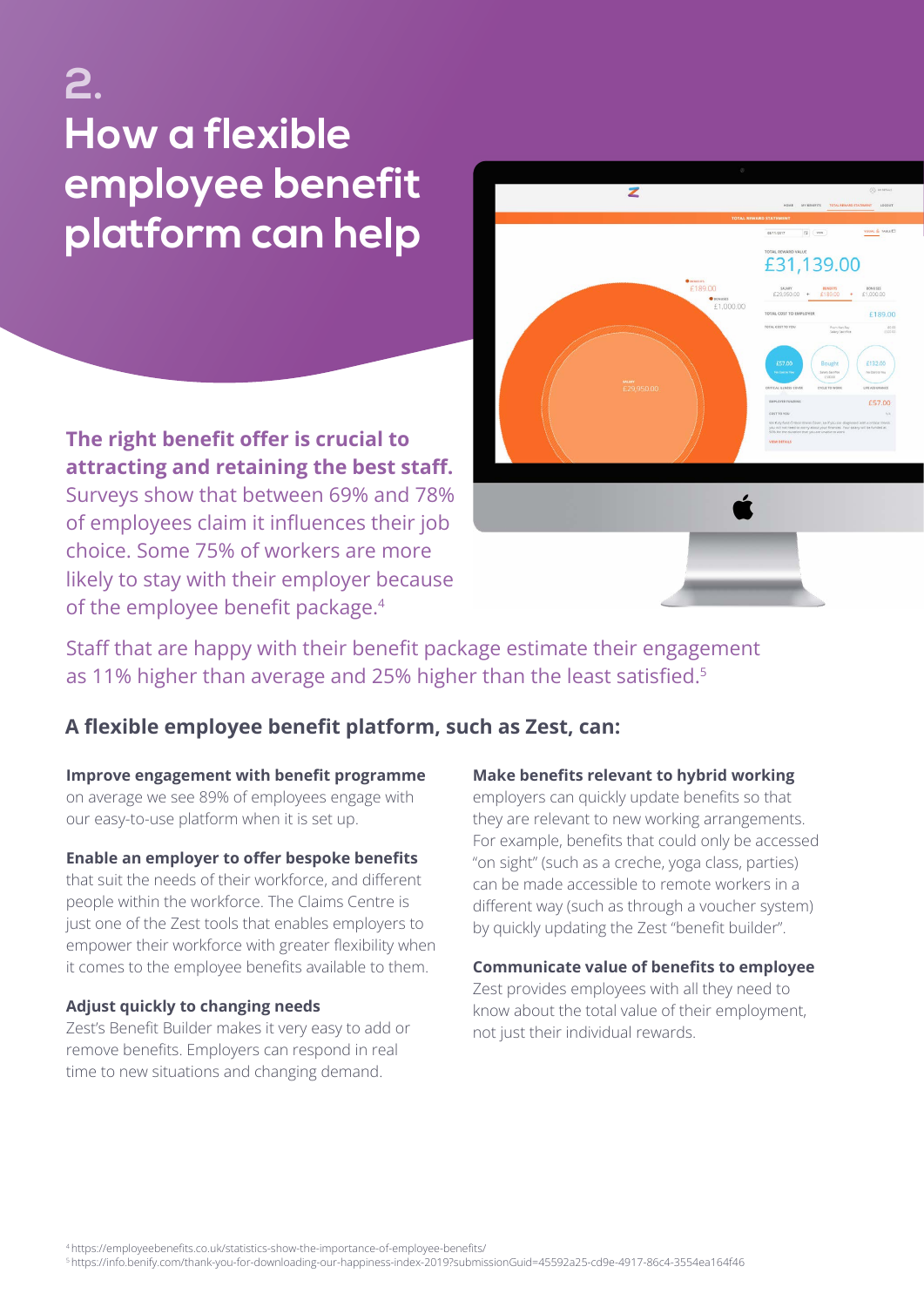### **3. It's not too late to change**

Very often benefits and HR managers believe they have a small window in which to change benefit platform. Even if they are not happy with their platform, they may feel they've missed the boat for another year.

With Zest, the lightning-fast set-up process makes it possible to change quickly. The entire set-up process can be managed in days or weeks, not months.

#### **Lightning-fast set up**

Zest's Benefit Builder can ensure a benefit platform is up and running in a fraction of the time compared to others.

#### **Update quickly and easily**

Zest's Benefit Builder enables configuration in a matter of minutes, not days. Because they can be updated at any time quickly and easily, not everything that an employer is likely to need has to be configured ahead of going live. It's possible to get it going straight away and add more as time goes on.

#### **Lower implementation fees**

Some 60% of organisations say that cost is their biggest barrier to implementing employee benefit technology.<sup>6</sup> With Zest, less set-up time means less cost.

*" The onboarding process was really smooth. Our consultant led us through the process and really tried hard to understand exactly what we needed." Laura Lodwick, Head of Internal Operations at BJSS, IT and business consultancy*